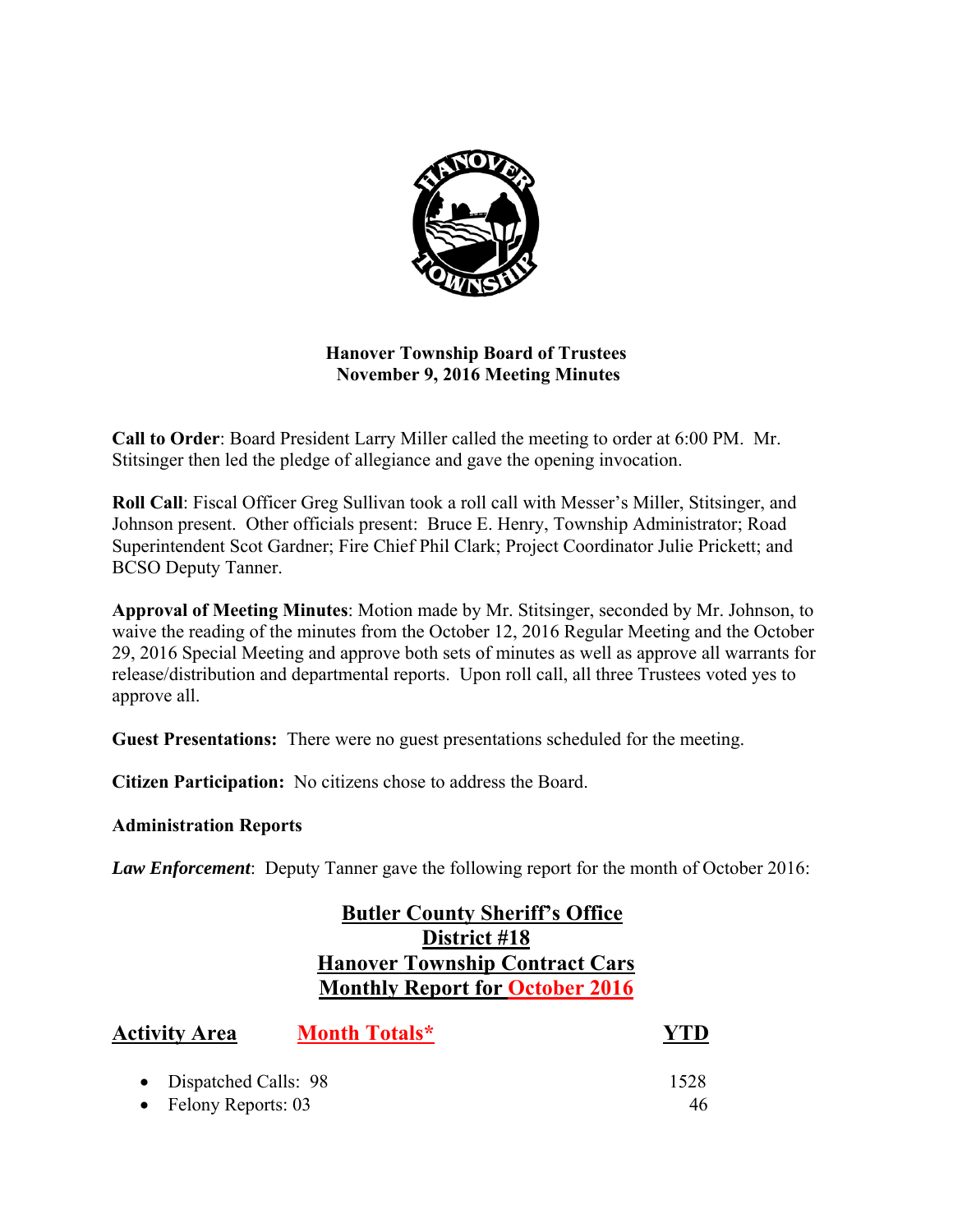| Misdemeanor Reports: 11             | 122    |
|-------------------------------------|--------|
| Non-Injury Crash: 03                | 56     |
| Injury Crash: 02                    | 26     |
|                                     | .240   |
| Assists/Back Up: 11                 | 181    |
| Felony Arrests: 02                  | 17     |
| Misdemeanor Arrests: 02             | 40     |
| <b>OMVI</b> Arrests: 00             | 03     |
|                                     | .61    |
| Traffic Stops: 18<br>$\bullet$      | 182    |
| Moving Citations:12                 | 195    |
| <b>Warning Citations: 05</b>        | 49     |
| FIR Cards: 0                        | 00     |
| Civil Papers Served: 0              | 01     |
| <b>Business Alarms: 1</b>           | 25     |
| Residential Alarms: 07              | 92     |
| Special Details: 11                 | 138    |
| COPS Times: $4,300$ ( <i>Min.</i> ) | 44,300 |
| Vacation Checks: 02                 | 344    |

\*\*\*\*\*\*\*\*\*\*\*\*\*\*\*\*\*\*\*\*\*\*\*\*\*\*\*\*\*\*\*\*\*\*\*\*\*\*\*\*\*\*\*\*\*\*\*\*\*\*\*\*\*\*\*\*\*\*\*\*\*\*\*\*\*\*\*\*\*\*\*\*\* Reporting: Deputy Tanner and Deputy Mayer/by BEH.

*Fire/EMS*: Chief Clark presented the following report for the month of October 2016.

# **Hanover Township Fire Department Monthly Report for October - Phil Clark Fire Chief (Presented in November 2016)**

Run and detail activity for the Fire and EMS operations are reflected in the following numbers:

|           | • Emergency Medical Operations/Squad Runs: |    |
|-----------|--------------------------------------------|----|
| $\bullet$ | Motor Vehicle Accidents:                   | 10 |
|           | $\bullet$ Fire Runs:                       | 08 |
|           | • Fire Inspections:                        |    |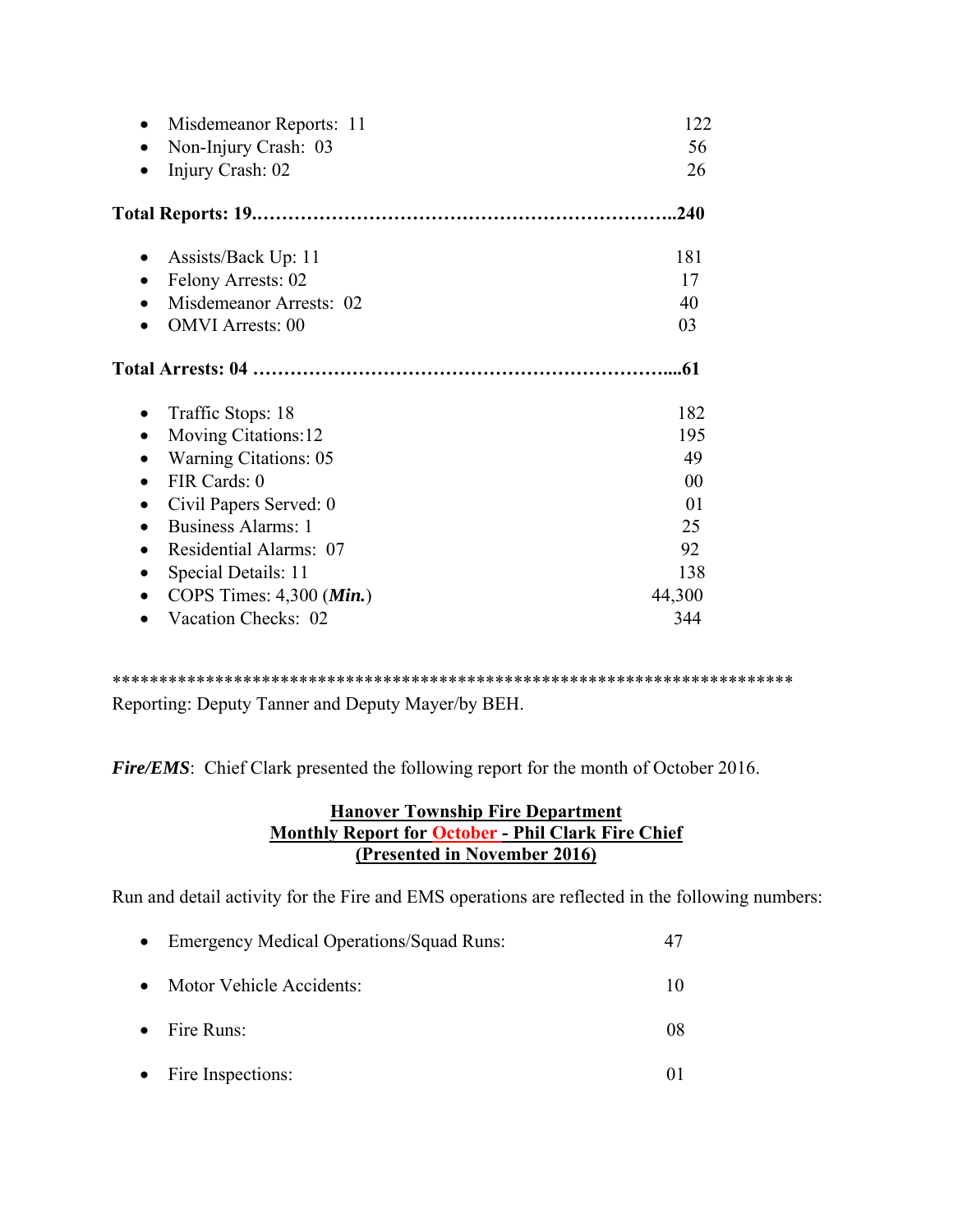| <b>Knox Box Details</b>                        |     | 00                                              |
|------------------------------------------------|-----|-------------------------------------------------|
| Other<br>$\bullet$                             |     | 00                                              |
| Total for the month:<br>$\bullet$              |     | <b>66 Runs/Operations</b><br>(65 Fire/EMS Runs) |
| <b>Total Year to Date: 558 Runs/Operations</b> |     | (October 2015): 52                              |
| Runs/Operations)                               |     |                                                 |
| Total for 2015                                 | 733 |                                                 |
| <b>Total for 2014</b>                          | 809 |                                                 |
| Total for 2013                                 | 750 | Ten Year Average: 702                           |
| Total for 2012                                 | 693 |                                                 |
| <b>Total for 2011</b>                          | 719 |                                                 |
| Total for 2010                                 | 748 |                                                 |
| Total for 2009                                 | 676 |                                                 |
| Total for 2008:                                | 669 |                                                 |
| Total for 2007:                                | 717 |                                                 |
| Total for 2006:                                | 505 |                                                 |

*Road/Cemetery*: Road Superintendent Scot Gardner presented the following report for the month of October 2016:

## **SUPERINTENDENT'S REPORTS (November 9, 2016)**

Millville Cemetery Operations Report October 1 through October 31, 2016

| 4 Graves sold to Township residents (@ \$610)----------\$ 2,440.00    |  |
|-----------------------------------------------------------------------|--|
|                                                                       |  |
|                                                                       |  |
|                                                                       |  |
|                                                                       |  |
|                                                                       |  |
| Foundation and Marker installation fees------------------- \$3,393.60 |  |
|                                                                       |  |
|                                                                       |  |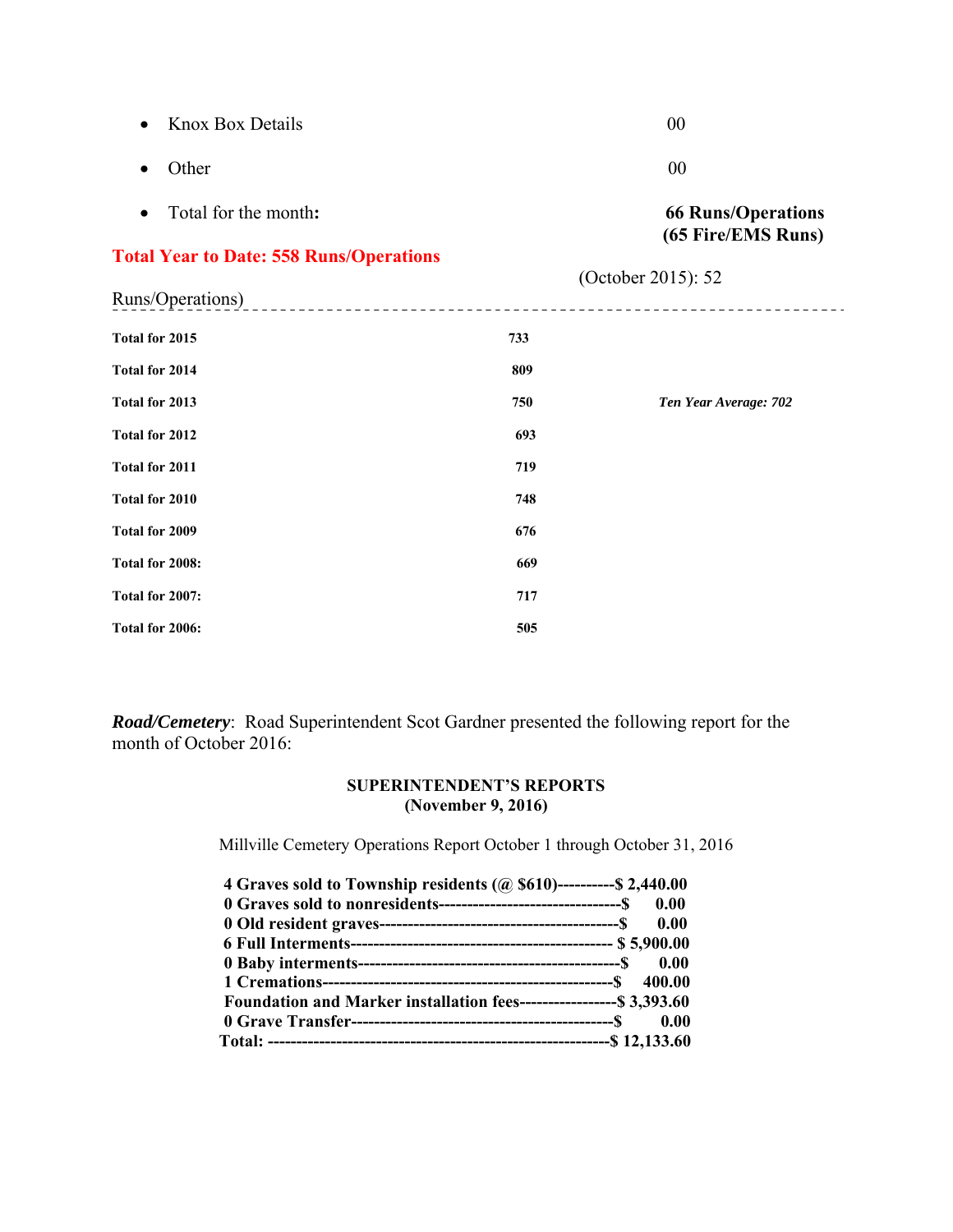Other Cemetery activities:

- 1. Fixed graves
- 2. Cleaned and picked up debris in Cemetery
- 3. Cut grass four times and trimmed twice
- 4. Cleaned garage and office
- 5. Picked up one load of topsoil
- 6. Poured 15 foundations and placed top soil around new foundations
- 7. Tore down and put away forms
- 8. Fixed three headstones

## **Road, Streets and Park (Scot Gardner)**

- 1. Repaired a bad spot in the curb on Sir Douglas Drive.
- 2. Finished the third round of roadside mowing including cutting back brush.
- 3. Removed and welded grill at the Park.
- 4. Helped Cemetery crew lay out and pour headstone foundations.
- 5. Pushed dead trees over into the woods on Four Mile Road.
- 6. Replaced dirt in the ditch washed out on Stahlheber Road.
- 7. Placed dirt in a ditch on Shank to fill in a huge rut in the ditch.
- 8. Picked up a deer carcass in a front yard on Hamilton Scipio Road.
- 9. Ran the sweeper over the back half of Salman off Stillwell and placed two tons of cold patch.
- 10. Trimmed a tree on Millville Road for better visibility pulling out of the Cemetery.
- 11. Pressure washed offensive graffiti off the railroad crossing post on Hussey Road.
- 12. Picked up one deer carcass on Stahlheber Road, one on Decamp and one on Beissinger Road.
- 13. Installed 23 feet of 12-inch ditch pipe to support the road on Gardner Road.
- 14. Removed two small dead trees leaning towards the road on Woodbine and four trees on Cochran Road.
- 15. Worked on sealing the joints in the gutters on the Firehouse.
- 16. Worked on placing guardrail in ditch and pouring concrete in the ditch to support where portion of roadway is breaking off on Garner Road hill.
- 17. Installed bricks in the Veterans Memorial.
- 18. Installed a No Outlet 25 MPH sign on Ward Way and a 25 MPH sign on Claude Court.
- 19. Got Park ready and set up for Haunted Harvest.
- 20. Cut grass on all Township properties four times.
- 21. Worked on the big trucks, preparing them for winter.
- 22. Performed truck, Park and storm water inspections.

# *Administrator's Report (Financials and Personnel Issues)*

Mr. Henry presented the following report to the Board:

## **Administrator October Summary Report (November 2016)**

 **Fire/EMS Run Data:** Dispatch Log information for October 2016. Prepared summary overview of data.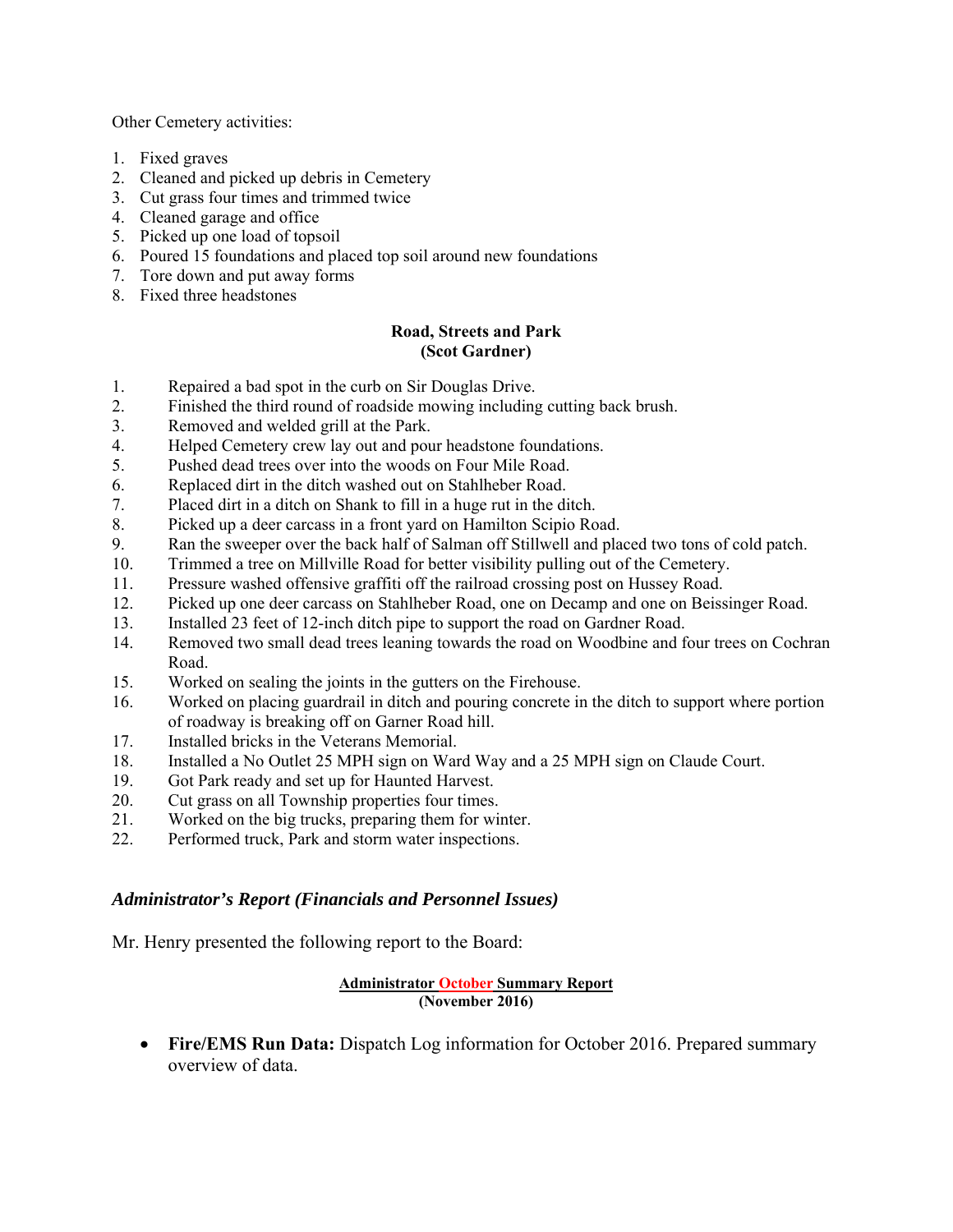- **Fire Department:** Worked on providing hand out information for use by the Fire Department for Open Houses and public visits. Picked up food items etc for the Open Houses.
- **Levy Information:** Met with several residents about the levies and township finances. Met with citizens committee supporting the levies. Provided handout information pieces, prepared news releases. Set up and organized "Coffee with the Trustees" and "Public Forum" sessions.
- **Personnel**: New overall personnel policy book still being worked on. The Trustees were given an outline for review and comment. No additional action as of this date.
- **Park Committee/Veterans Committee and Special Events**: Prepared sponsorship packets for the Haunted Harvest, met with the Park Committee and secured sponsorships. Prepared outline of Veterans Day Ceremony and Luncheon. Made arrangements for the keynote speaker.
- **Haunted Harvest:** Planned and set up administration of Haunted Harvest event held on Sunday October 30th. It was estimated that between 350 and 389 kids showed up. See attached sheet for financial and product contributors.
- **Cemetery:** Assisted with paperwork to transfer grave sites and sell back sites. Prepared items for Trustees approval. Reviewed cemetery maintenance issues. Purchased and delivered new computer to the cemetery.
- **Drainage Issues:** Fielded several drainage complaints from residents and provided technical information. Met with CD officials and BCEO staff seeking assistance.
- **Park Issues**: Ordered replacement parts for damage digger equipment. Sought repair services to patch holes in rubberized surface before winter sets in.
- Nuisance Properties: Still working on over 20 properties. With no staff it is difficult to address all of these. Reached agreement with SR 177 property burned down location; working with Community development to get grant funds to tear down. Received favorable court ruling to address 41 Cochran Road issues.
- **Memorial Tree Program:** Worked with two residents on purchasing trees as a Memorial to be placed in the Park.
- **Board, Financial Reports and Payroll Reports**: Obtained data from the Fiscal Officer and prepared Township funds analysis for the monthly Board meeting. Prepared Trustee packets. Prepared numerous contracts and permits for facility rentals. Worked with Ms. Prickett on payroll issues and time sheets for staff.
- **Public Meeting Schedule**: Established schedules for Township functions for October and November. Made contacts with the local media. Had signs printed up for display.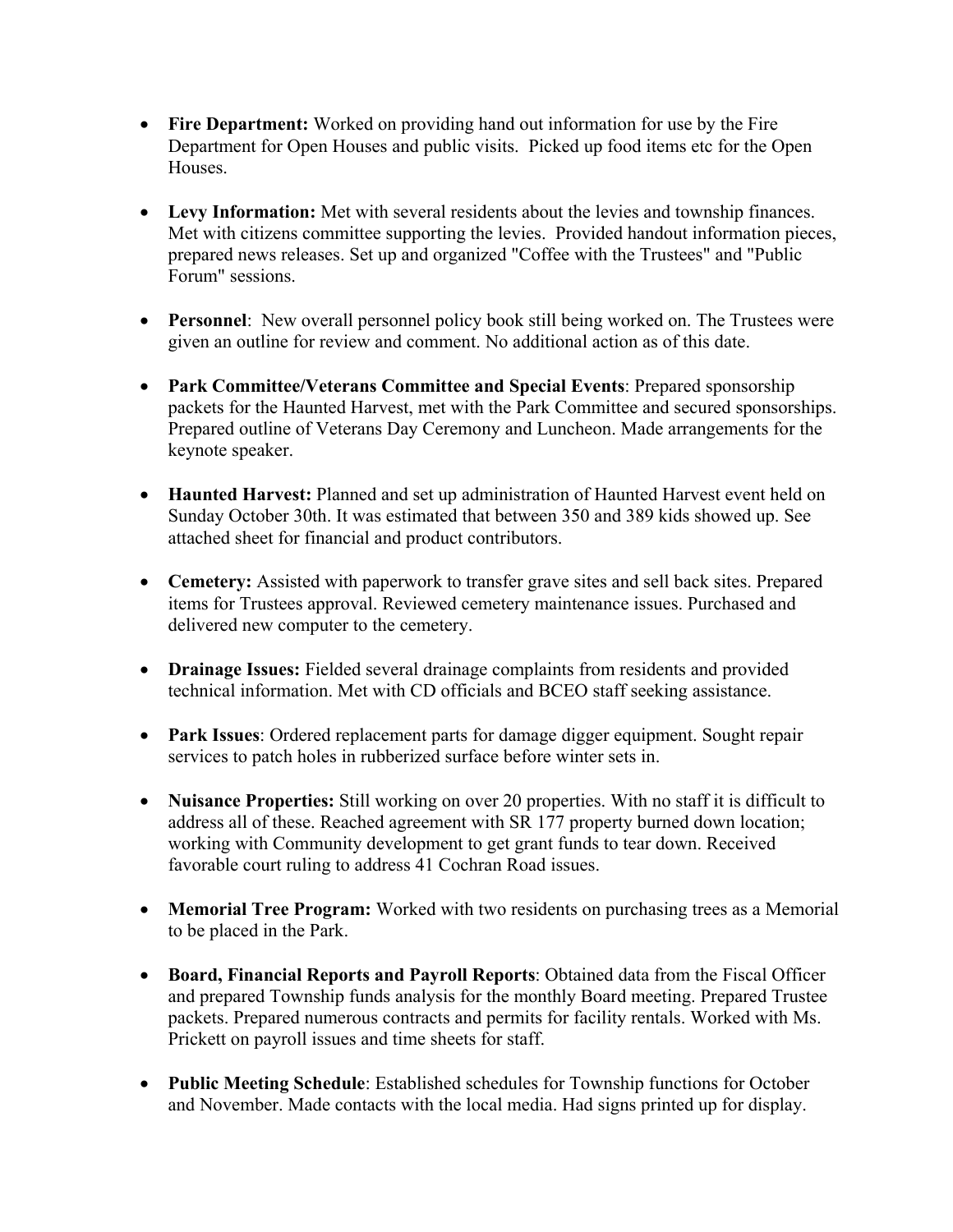# **Personnel Actions and Other Items of Note**

# *Appointment of new personnel and Personnel actions:*

# *Fire Department:*

*Hire: Billy Ray Spoonamore, 1428 Tuley Road Hamilton, Ohio 45015 as EMT-B/Firefighter* 

# *Road Department and Cemetery: Randy Rhodus resigned effective November 4, 2016.*

# *Other General Actions Non Personnel Related: (Still in Progress)*

**Studying ways to secure records** properly and find space as the Township storage is limited at this time. Also still have to finish new formatting of approved Records Retention Schedule to be presented to the state.

**Working on Personnel Handbook** and consolidation of Township Policies for approval by the Board. Finished table of contents and first draft. Provided draft outline to the Board for any suggested changes.

**Capital Planning:** As reviewed with the Board, working on guidelines for preparation of a 5 year Capital Plan for the Township. Five major requests by department have been submitted. A special meeting is needed to review the list and make decisions in light of budgetary constraints during the last quarter of 2016.

**For the Road Department**, the 2002 International 4900 Dump Truck/Snow Plow Unit may not be road worthy for the winter operations. Scot Gardner is working to keep the plow unit in service but may require installation of CO2 detectors to protect drivers.

# **Of Note- Budget Information for October, 2016**

**Cash Balance as of October 31, 2016: \$1,199,176.98** 

**1) Total Expenditures all funds for October 2016**: \$171,735.60

**2) Total General Fund cash on hand October 2016: \$**437,946.72 (36.52%) of Total funds

**3) Total Fire/EMS Fund cash on hand October 2016**: \$354,871.31 (29.59%) of Total funds

**4)** *Monthly Revenue and Expenditure Reports by fund are attached to this report.*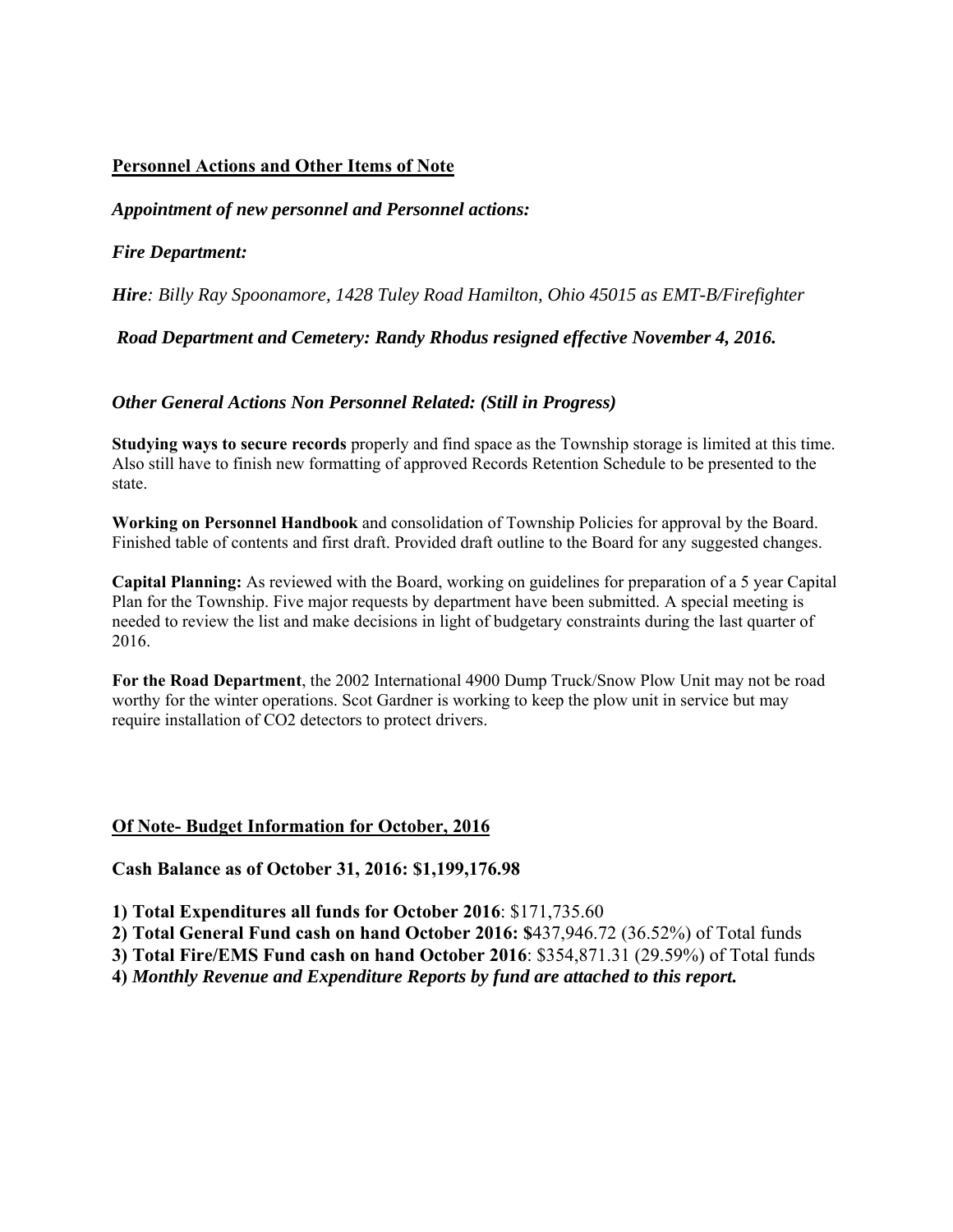| Dec-Cash Balance: \$1,324,682.90   | Dec:  | \$1,093,559.61 |
|------------------------------------|-------|----------------|
| Nov- Cash Balance: \$1,384,569.72  | Nov:  | \$1,194,472.00 |
| Oct- Cash Balance: \$1,444,676.89  | Oct:  | \$1,362,945.99 |
| Sept-Cash Balance: \$1,533,842.91  | Sept: | \$1,449,880.79 |
| Aug-Cash Balance: \$1,286,101.15   | Aug:  | \$1,125,949.35 |
| July-Cash Balance: \$1,517,738.15  | July: | \$1,332,264.37 |
| June-Cash Balance: \$1,506,977.71  | June: | \$1,393,267.44 |
| May-Cash Balance: \$1,524,373.14   | May:  | \$1,477,662.73 |
| April-Cash Balance: \$1,546,929.78 | Apr:  | \$1,458,584.04 |
| Mar-Cash Balance: \$1,259,054.92   | Mar:  | \$1,551,667.37 |
| Feb-Cash Balance: \$1,331,175.05   | Feb:  | \$1,158,413.75 |
| Jan-Cash Balance: \$1,380,611.21   | Jan:  | \$1,148,374.71 |

## **Fiscal Year 2016**

 **Jan- Cash Balance: \$1,086,880.70 Feb- Cash Balance: \$ 975,051.11 Mar- Cash Balance: \$ 929,271.02 Apr- Cash Balance: \$1,259,751.18 May- Cash Balance: \$1,256,517.69 June- Cash Balance: \$1,231,659.27 July- Cash Balance: \$1,136,203.94 Aug- Cash Balance: \$1,088,071.02 Sept- Cash Balance: \$1,231,337.97 Oct- Cash Balance: \$1,199,176.98** 

# **Fiscal Year 2014 Fiscal Year 2015**

| an:         | \$1,148,374.71 |
|-------------|----------------|
| eb:         | \$1,158,413.75 |
| Лаr:        | \$1,551,667.37 |
| \pr:        | \$1,458,584.04 |
| Лау:        | \$1,477,662.73 |
| une:        | \$1,393,267.44 |
| uly:        | \$1,332,264.37 |
| Aug:        | \$1,125,949.35 |
| Sept:       | \$1,449,880.79 |
| )ct:        | \$1,362,945.99 |
| Nov:        | \$1,194,472.00 |
| <b>Dec:</b> | \$1,093,559.61 |

**General Note: The Fiscal Officer and Administrator are very concerned about the ongoing significant negative impact of property devaluations and state cuts have had on the budget/revenues as discussed in previous Board briefings. Plans are underway to make any necessary cuts/adjustments especially for fire operations in case the levy does not get approved. Other areas such as road related issues and General Fund problems continue to exist and will need attention as previously discussed. The Tax Budget filed in July 2016 had some significant reductions. Tax revenue is not rebounding and passage of suggested levies is critical to the Township well being.** 

**\*\*\*\*\*\*\*\*\*\*\*\*\*\*\*\*\*\*\*\*\*\*\*\*\*\*\*\*\*\*\*\*\*\*\*\*\*\*\*\*\*\*\*\*\*\*\*\*\*\*\*\*\*\*\*\*\*\*\*\*\*\*\*\*\*\*\*\*\*\*\*\*\*\*\*\*\*\*\*\*\*\*\*\*\*** 

Mr. Henry also distributed revenue and expenditure reports. Mr. Henry noted that funds continue to track lower. Mr. Henry also noted that the Fire Fund is due to expire December 31, 2016. Expenses will be covered by carry-over funds until funds from the new levy begin to come in.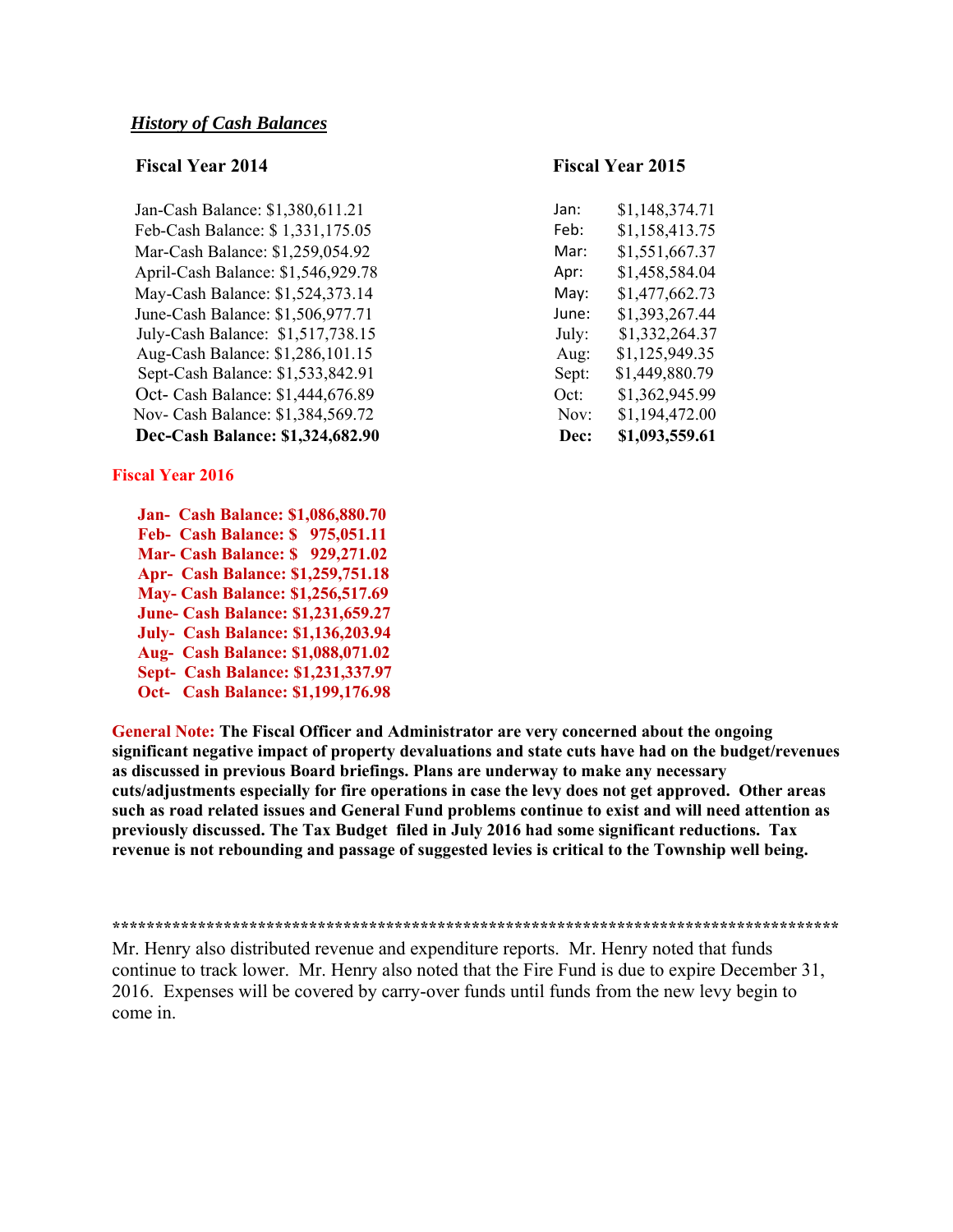## *Old Business*

*October 2016 Fire/EMS Run Data Summary:* Mr. Henry provided the run data summary for the month of October and noted the average response time for the month of October was 9.43 minutes, which represented possibly the lowest average response time since beginning the stipend program. The busiest days were Thursday and Saturday and second shift was the busiest shift. There were six instances when the squad did not respond when the tone dropped. Chief Clark will compare these dispatch figures with the Fire Department's records as dispatch may be recording these instances incorrectly.

*Community Development Grant Applications Submissions:* Mr. Henry reported that the Community Development Grant Applications had been submitted for the three projects ranked in priority order as determined by the Board at its October meetings. The Park restroom project was ranked first, park utilities (water and electric) project was ranked second and the Amarillo Road pipe and sink hole repair project was ranked third.

# **Attachment Resolution No. 40-16 CD Project Rankings Community Development Block Grant Requests (2017) November 2016**

**\*\*\*\*\*\*\*\*\*\*\*\*\*\*\*\*\*\*\*\*\*\*\*\*\*\*\*\*\*\*\*\*\*\*\*\*\*\*\*\*\*\*\*\*\*\*\*\*\*\*\*** 

# **Safety/Sanitary Restroom Replacement Priority Ranking:1**

**1)** Hanover Township Memorial Park is considered a regional attraction and a valuable asset to local neighborhoods. The Park is heavily used by all age groups, workers taking a lunch break and schools/day care groups. The existing restroom facilities are outdated and very small having unlabeled stalls with no running water creating unsanitary conditions. A constant request from citizens is to provide a sanitary restroom facility with running water. The specific project request includes the demolition of the existing outdated restroom and the construction of new modern ADA approved restrooms with running water and storage area. The location would be south of the existing ball field and on the northern edge of the Children's Playground area. The existing structure takes up to three parking spaces, and if eliminated, would add to the original parking lot as parking is at a premium during high use times. The design would be consistent architecturally with recent facilities constructed and would provide ADA acceptable restrooms along with limited storage space. This proposed facility addresses resident requests for better and more sanitary restroom facilities and is consistent with the approved Park Master Plan.

# **Park Restroom Project**

Funding requested for CD Grant: \$209,000.00 Township would pay balance of \$15,000.00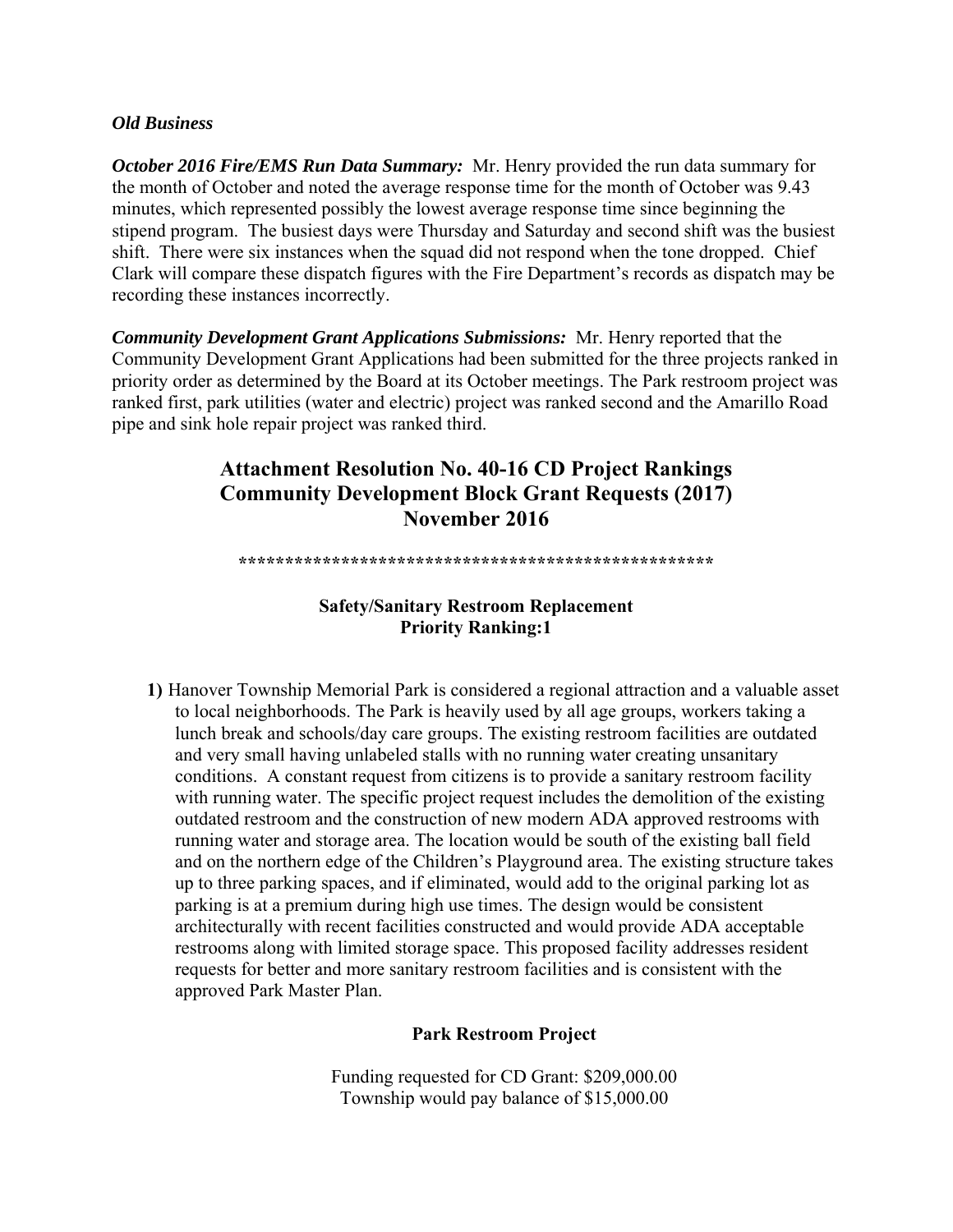#### **\*\*\*\*\*\*\*\*\*\*\*\*\*\*\*\*\*\*\*\*\*\*\*\*\*\*\*\*\*\*\*\*\*\*\*\*\*\*\*\*\*\*\*\*\*\*\*\*\*\*\*\*\*\*\*\*\*\*\*\*\*\*\*\*\***

# **Township Memorial Park General Utility and Safety Improvements Priority Ranking: 2**

**2)**For some time there have been needs indentified for additional water/electric utility access and safety measures to enhance park operations at the Hanover Township Memorial Park. This project includes security lighting for the north parking lot (built in 2008 with CD funds), lighting and electric for shelters #1 and #2 which are adjacent to the children's playground area, lighting for the restrooms adjacent to the children's playground area, and rear of the children's playground and extension of water service to the Walking Path area providing for a drinking fountain as well as a tap for general water supply to maintain the area. The water utility extension is crucial for supporting special events, providing a water source to help with maintaining the park's vegetation and to provide a small water source in the event of a small fire.

> General Park Utility Improvements Funding requested for CD Grant: \$25,000.00 (Township would pay balance of \$3,027.00 for top soil and seeding)

### \*\*\*\*\*\*\*\*\*\*\*\*\*\*\*\*\*\*\*\*\*\*\*\*\*\*\*\*\*\*\*\*\*\*\*\*\*\*\*\*\*\*\*\*\*\*\*\*\*\*\*\*\*\*\*\*\*\*\*\*\*\*\*\*\*\*\*\*\*\*

# **Amarillo Pipe Repair/Sink Hole Vacant Lot Priority Ranking:3**

3) A major storm water drainage pipe was placed outside of the right of way which carried storm water runoff to a creek nearby at the rear of the lot. This pipe has since broken down and is clogged causing runoff to go down the road and eventually impacts a culvert and roadway on Gene Avenue. The project is bigger than one private land owner can handle and is affecting the right of way since the pipe does not work as originally intended.

The project calls for the removal 40' of collapsed 36" pipe, replacing said pipe with 40' of class I dual wall HDPE pipe, associated collars and connect to the existing. Provide replacement soil to fill in 16' deep sink hole. Clean existing pipes as necessary.

> Pipe Repair Project Funding requested for CD Block Grant: \$30,525.00

\*\*\*\*\*\*\*\*\*\*\*\*\*\*\*\*\*\*\*\*\*\*\*\*\*\*\*\*\*\*\*\*\*\*\*\*\*\*\*\*\*\*\*\*\*\*\*\*\*\*\*\*\*\*\*\*\*\*\*\*\*\*\*\*\*\*\*\*\*\*\*\*\*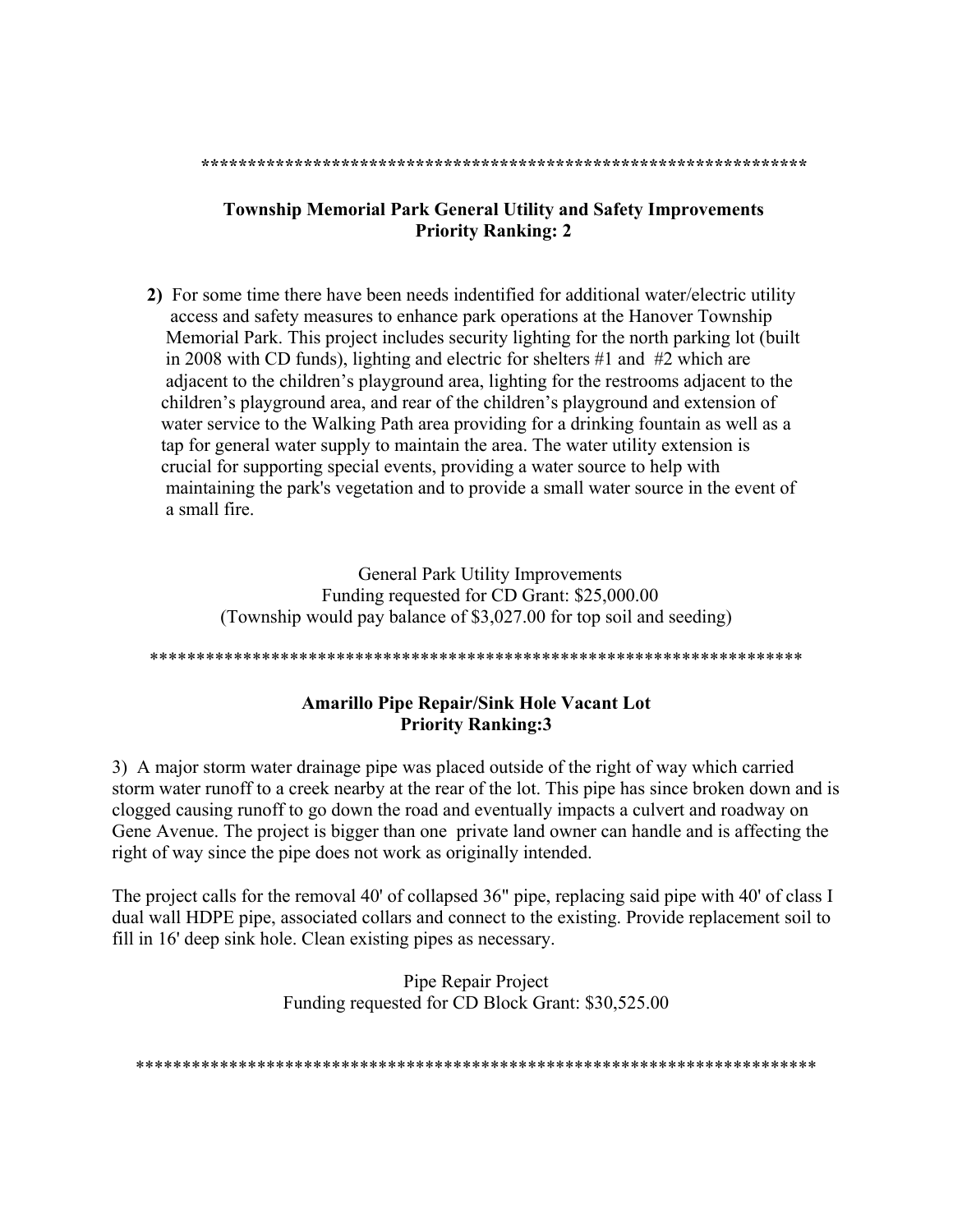*Confirm Dates for 2017 Meetings and Events:* Mr. Henry referred the Board to the proposed schedule for 2017 meetings and events which was distributed at the October Board meeting. After some discussion, Mr. Miller made a **motion**, seconded by Mr. Stitsinger, to approve the proposed schedule for 2017 Board meetings and Township special events. Upon roll call, all three Trustees voted yes.

*Other Old Business:* Mr. Henry noted that with the passage of the electric aggregation issue, a public meeting was required in order to proceed. In addition, certain legal documents must be filed and the Board must approve a plan of operation. Mr. Henry recommended addressing these requirements at the December Board meeting and the Trustees concurred with this recommendation.

# *New Business:*

*Resolution No. 42-16 – Brine/Beet Juice Purchase/Butler County Engineer's Office:* Mr. Henry explained that this resolution authorizes the annual contract with the County for road salt and beet juice. Mr. Henry noted last year was the first year the Township used a beet juice solution to treat roadways. After some discussion, Mr. Johnson made a **motion** to adopt Resolution No. 42-16, which was seconded by Mr. Stitsinger. Upon roll call, all three Trustees voted yes.

# **Resolution No. 42-16**

# **Authorizing Contract with Butler County Engineer's Office for Road Salt**

*Whereas*, Hanover Township annually enters into an agreement for the purchase of road salt through the Butler County Engineer's Office ( for 2017 cost is \$68.42 per ton) and now is offering purchase of brine/beet juice at \$0.50 per gallon delivered; and

*Whereas* the Butler County Engineer's Office meets all applicable State and local requirements through its bid process for road salt and related materials; and

*Whereas*, in order to save money and expedite the bidding process, it benefits the Township to enter into an agreement with the Butler County Engineer's Office for road brine/beet juice to assist with Hanover Township's clearing of roadways in the 2016-2017 winter season,

# *Now therefore be it resolved by the Board of Township Trustees of Hanover Township Butler County, Ohio*

**Section I**. That the Board of Trustees of Hanover Township authorize entering into an agreement to participate with the Butler County Engineer's Office for the purchasing of road brine/beet juice at \$0.50 per gallon delivered for the 2016-2017 winter season.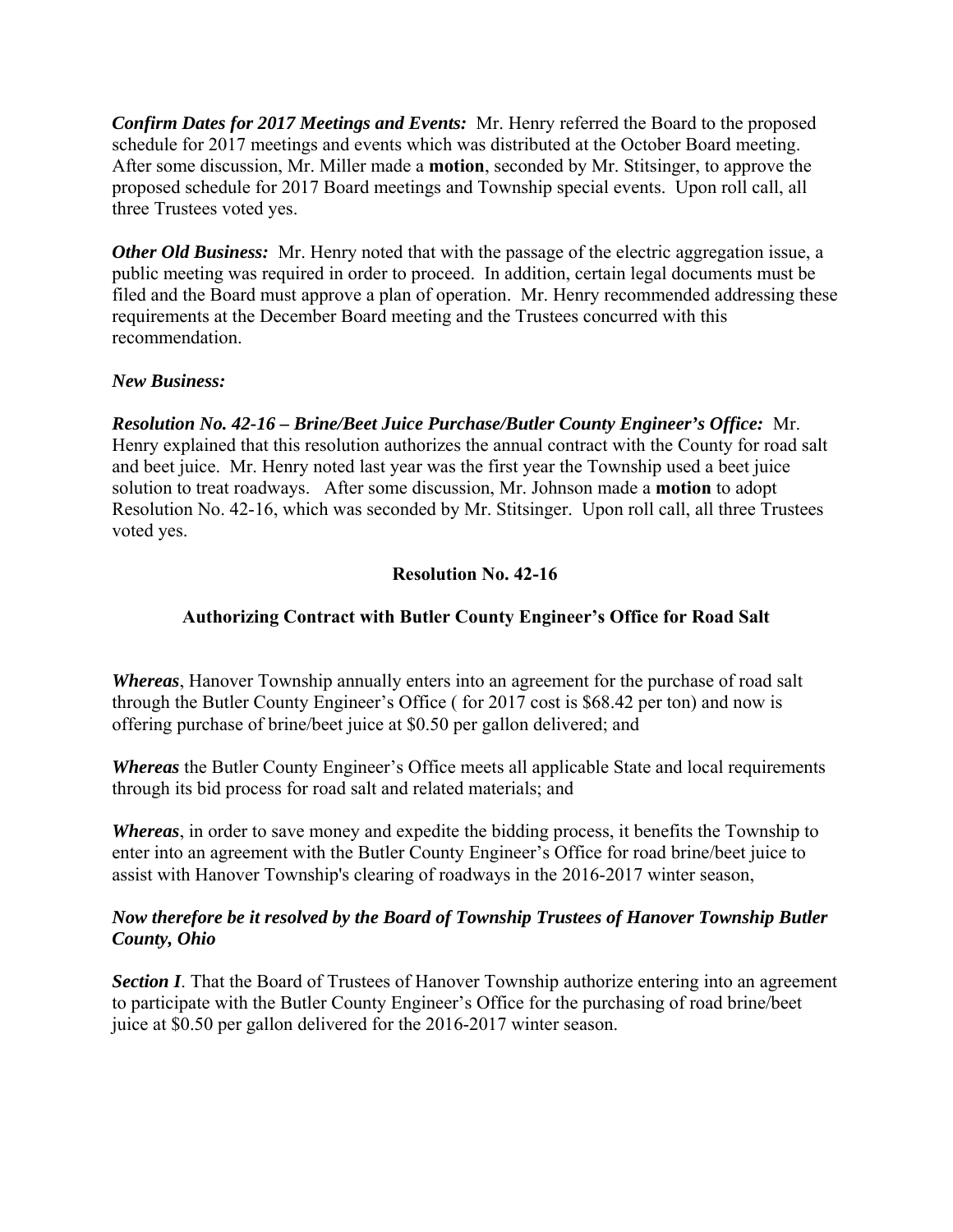**Section II**. That the Township Administrator and Road Superintendent are hereby authorized to file and sign all documents associated therewith including the forwarding of the estimated brine/beet juice needed as prepared by the Road Superintendent.

The foregoing resolution was adopted in an open public meeting and is a reflection of the official action taken by the Board of Trustees of Hanover Township Butler County, Ohio on the 9<sup>th</sup> day of November 2016.

| <b>Board of Trustees</b> | <i>Vote</i> | <b>Attest and Authentication:</b> |
|--------------------------|-------------|-----------------------------------|
| Larry Miller             |             |                                   |
| Fred J. Stitsinger       |             | Gregory L. Sullivan               |
| Douglas L. Johnson       |             | Fiscal Officer/Clerk              |

*Resolution No. 43-16 – Approve Renewal Contracts with VSP and Delta Dental:* Mr. Henry explained that this resolution authorized renewal of contracts for group vision and dental insurance coverages with current carriers VSP and Delta Dental. Mr. Henry reported that both vendors quoted competitive rates and have a history of providing good service to the Township. Mr. Henry recommended the resolution be approved. After some discussion, Mr. Johnson made a **motion** to adopt Resolution No. 43-16, which was seconded by Mr. Stitsinger. Upon roll call, all three Trustees voted yes.

# **Resolution No. 43-16**

# **Approving Renewal of the Vision Service Plan and Delta Dental Plan as Part of the Overall Health Insurance Plan for the Township for 2016-2017**

*Whereas*, it is in the best interest of the Township to provide employee group health insurance that offers satisfactory health care which includes vision care and dental services at affordable rates to maintain a competitive work force; and

*Whereas,* the Township's Broker Wichert Insurance Agency and the Township Administrator have reviewed renewal rates for vision and dental care as part of the overall Township Health Insurance Coverages and have determined the coverage provided through Vision Service Plan and Delta Dental represent the best approach for the Township as part of the overall health care plan for the Township; and

*Whereas*, for the new contract year premiums charged by Vision Service Plan have been reduced by 29.9% covering contract periods 2010 through 2013 with the total premium increase for the entire package in 2014 was \$78.00 with no increase in 2015 or 2017 and Delta Dental premiums for 2017 are set with no increase complying in all aspects with the Affordable Care Act,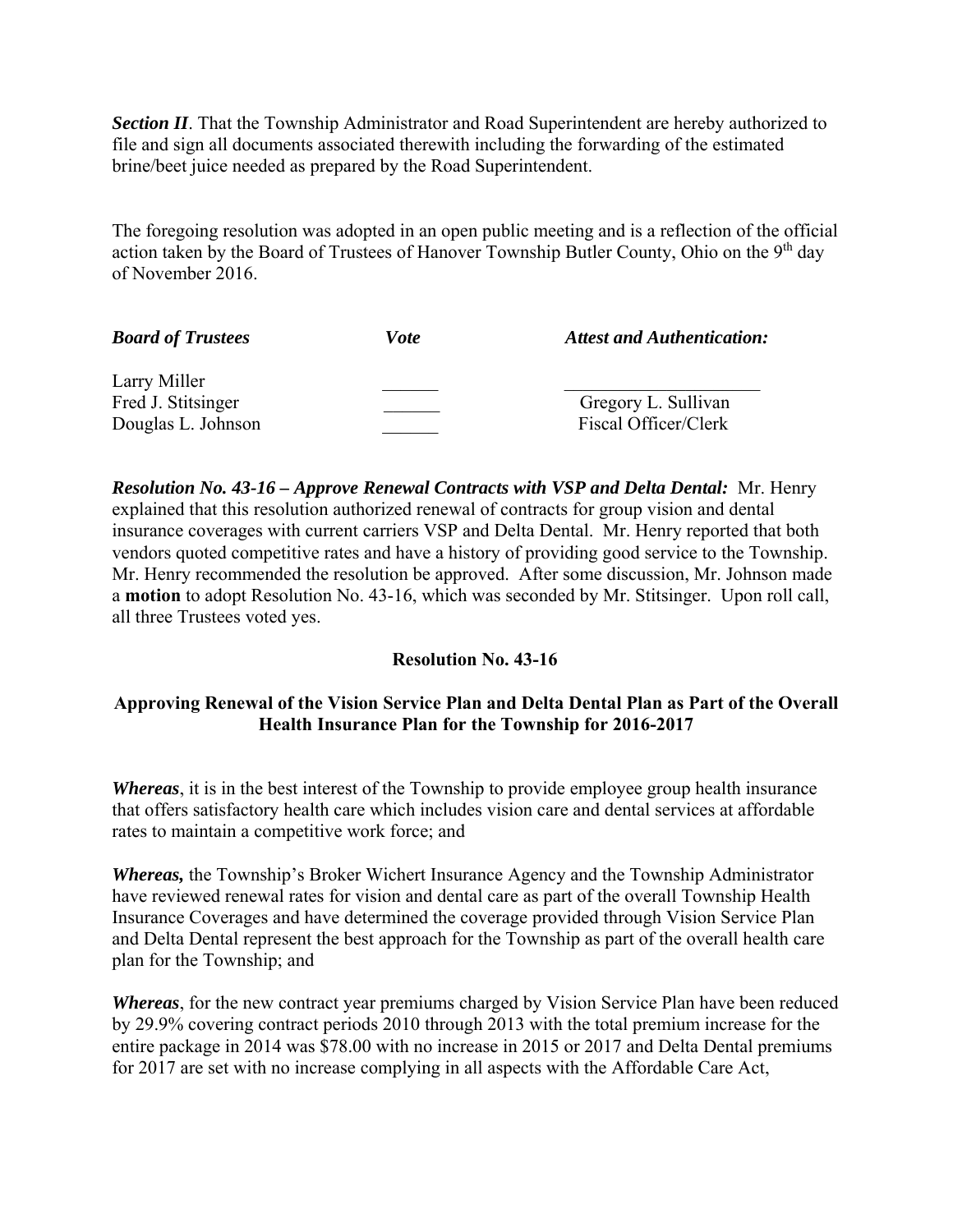# *Be it resolved by the Board of Township Trustees of Hanover Township Butler County, Ohio, that:*

**Section I**. Resolution No. 43-16 is hereby approved authorizing the renewal of the group Vision Service Plan for optical insurance at a single rate of \$11.19 monthly and family rate of \$25.33 monthly for the contract period January 1, 2017 through December 31, 2017. In addition, dental service insurance renewal is hereby approved through Delta Dental at the rate of \$28.27 monthly for a single and \$88.09 monthly for a family for the period December 1, 2016 through November 30, 2017 (0% increase).

**Section II.** The Township Administrator is hereby authorized to execute contract documents in behalf of the Township and the Fiscal Officer is authorized to make premium payments as part of these contracts.

The foregoing resolution was adopted in an open public meeting and is a reflection of the official action taken by the Board of Trustees of Hanover Township Butler County, Ohio on the 9th day of November 2016.

| <b>Board of Trustees</b> | Vote | <b>Attest and Authentication:</b> |
|--------------------------|------|-----------------------------------|
| Larry Miller             |      |                                   |
| Fred J. Stitsinger       |      | Gregory L. Sullivan               |
| Douglas L. Johnson       |      | Fiscal Officer/Clerk              |

*Motion – Approve Holiday Function Expenses (December 10<sup>th</sup>): Mr. Henry explained that the* annual holiday function designed to thank volunteers and employees for their efforts throughout the 2016 year had been tentatively scheduled for Saturday, December 10, 2016 at the Community Center. Expenses would include food, recognition items, soft drinks and miscellaneous items (such as table cloths) for the event as well as to suspend the policy for the Community Center regarding alcohol for that date only. Mr. Henry noted costs would total about the same as the 2015 function. Mr. Henry requested a motion of approval for the record**.**  After some discussion, Mr. Miller made a **motion**, seconded by Mr. Johnson, to approve payment for expenses associated with the 2016 Holiday Function to thank volunteers and employees at an amount not to exceed \$1,200.00 as well as to suspend the policy for the Community Center regarding alcohol for the same date. Upon roll call, all three Trustees voted yes.

*For the Record – Accept and Recognize Park and EMS Contributions (Midge Brosius Memorials):* Mr. Henry reported that to date, donations totaling \$1145 for the Park and \$100 for EMS had been received in memory of Midge Brosius. Mr. Henry noted additional donations were forthcoming and final tallies would be reported at the December Board meeting.

*Motion – Cemetery Lot Transfer (Pendergrass):* Mr. Henry explained that Janet C. Pendergrass, 6654 River Road, Fairfield, Ohio 45014 has been determined to be the sole heir to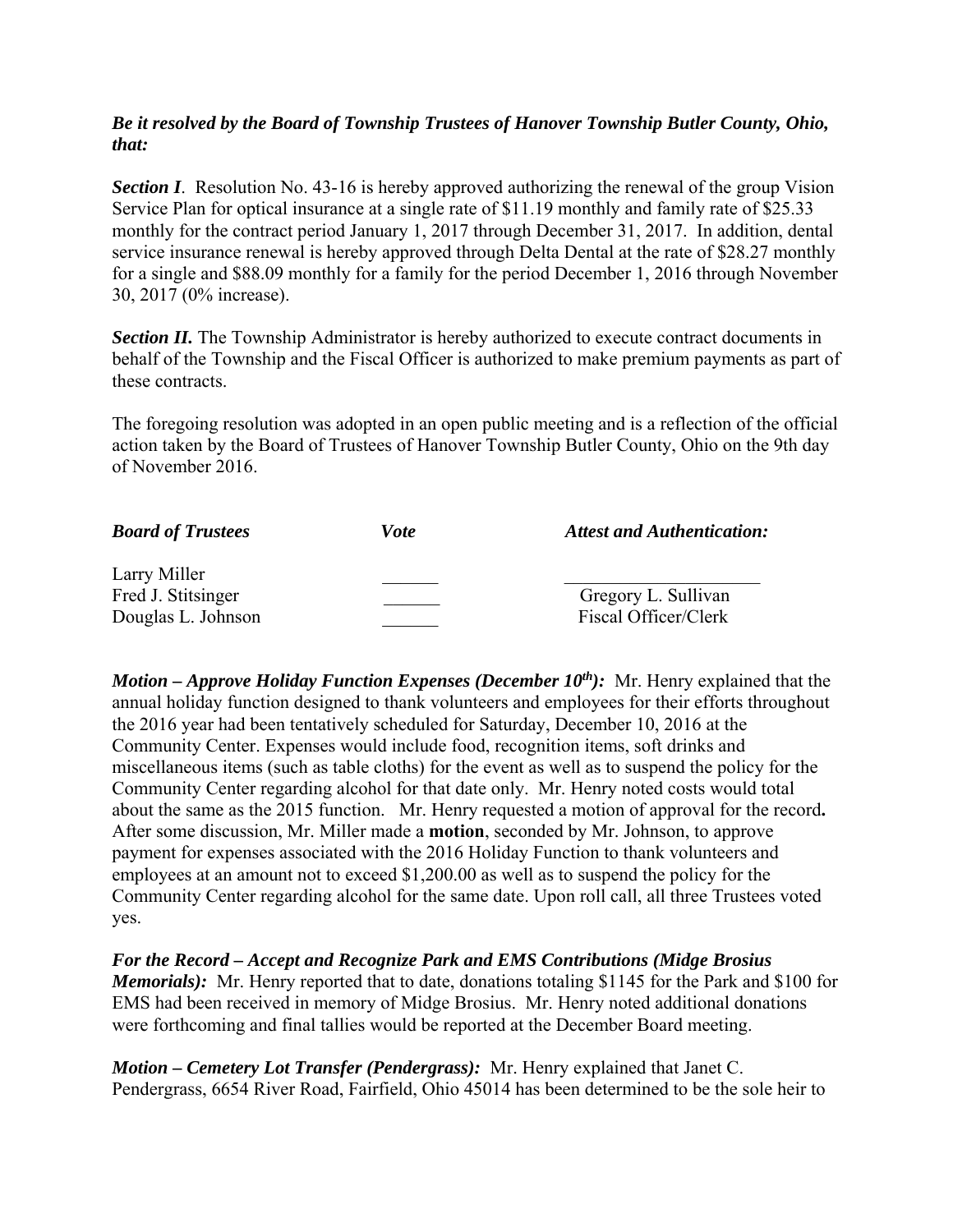Lot 83, Section D, Grave #5 (Maurice Huffman and Ben Lang deceased). Ms. Pendergrass no longer needs Grave #5 and is requesting a "buy back" by the Township. Proper documentation has been received to buy back this referenced grave for a total of \$80.00 minus a \$25.00 transfer fee. **Motion**: Moved by Mr. Johnson, seconded by Mr. Stitsinger, to approve the aforementioned transfer and buy back of Grave #5, Lot 83 Section D from Janet C. Pendergrass for \$80.00 minus a \$25.00 transfer fee (\$65.00). After discussion, a roll call vote was taken with all three Trustees voting yes.

*Veterans Day Ceremony – Friday, November 11th at 11:00AM:* Mr. Henry provided a reminder to the Board regarding the Township's Veteran's Day Ceremony to be held in the Park on Friday, November 11<sup>th</sup> at 11:00AM. Retired Major Marc Messerschmitt had been scheduled as the key note speaker and the First Millville Baptist Church would be providing food for the luncheon to follow. Mr. Henry also noted that an article publicizing the event appeared in the local newspaper.

*OTA Conference/Training Columbus – January 25 – 28, 2017:* As a reminder, Mr. Henry noted the dates for the annual OTA Training/Conference and asked the Board members to let him know if they were interested in attending so that reservations could be made.

*Liquor Permit – Dollar General Store:* Mr. Henry reported the Township received notice that the Dollar General Store had applied for a liquor permit and the Board was to notify the Ohio Division of Liquor Control if it had any objection to this application and would want to request a hearing on the matter. The Board indicated it had no objection and did not want to request a hearing.

# *Other New Business*

Under Other New Business, Mr. Henry asked the Trustees to note miscellaneous correspondence and general information in their meeting packets which included: Butler County Building Permit Report for October 2016, Ohio Township Association Legislative Update, 2017 Schedule of Fiscal Officer Salaries, newspaper article regarding the Butler County Road Crew Rodeo, Ohio Department of Liquor Control Licensing Fee Schedule Payment to Hanover Township, Ohio Bureau of Workers' Compensation rebate to the Township, and a list of contributors to the Hanover Haunted Harvest event.

Also under Other New Business, Mr. Henry reported that he and Fiscal Officer Greg Sullivan were working on preparing a budget based on only one of the levies passing and this budget would be presented to the Board at a Special Board meeting to be scheduled before the end of the year.

Also under Other New Business, Mr. Stitsinger thanked the Levy Committee for its work on publicizing/promoting the Township's levy ballot issues.

There being no further action or matters to consider, adjournment was in order.